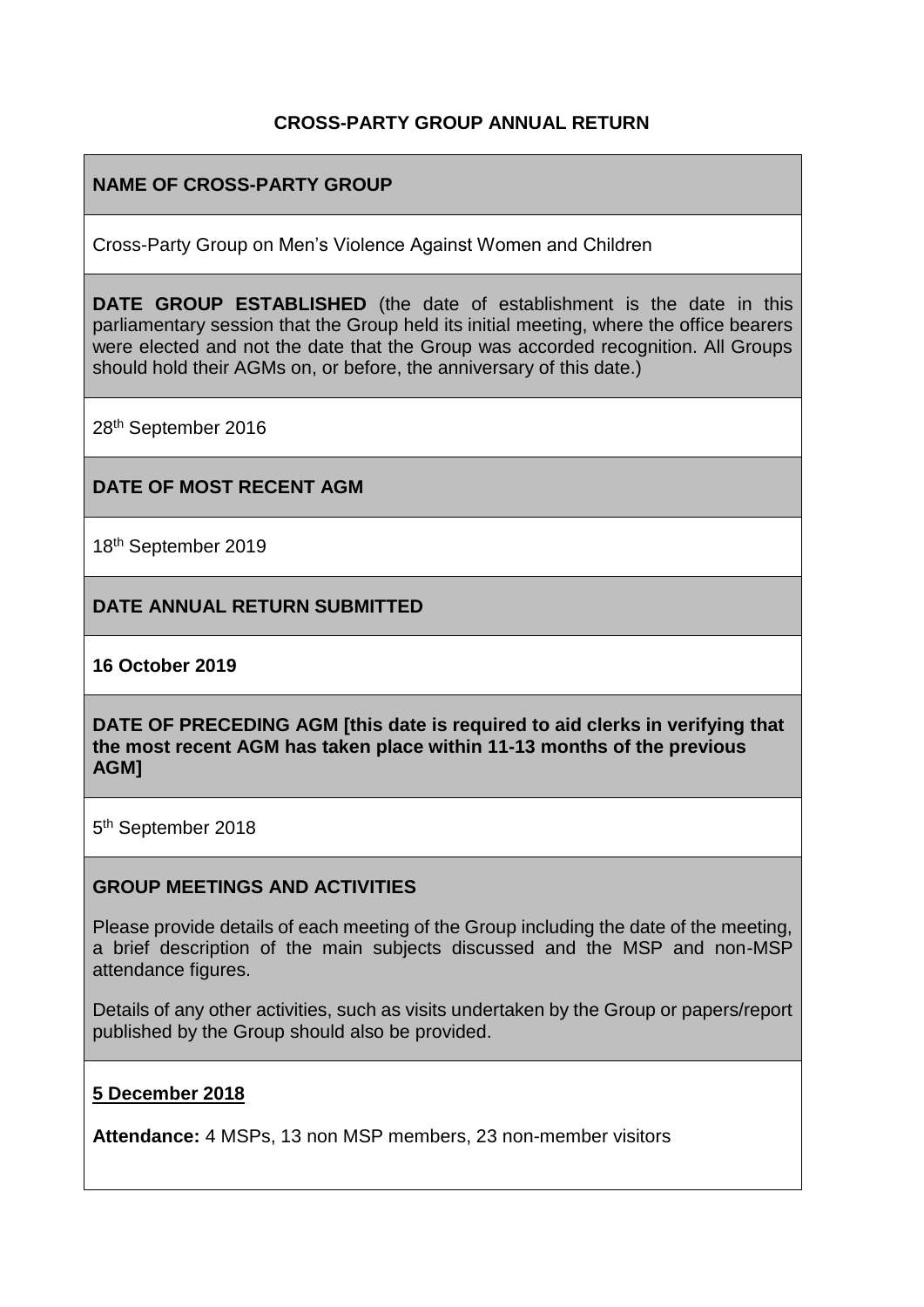## **Topics discussed:**

- Thematic session on working with men as perpetrators, incl.: presentation on working with men through the Caledonian System by Rory Macrae (Caledonian System); presentation on engaging men in challenging VAWG by Davy Thompson (White Ribbon Scotland); presentation on recent research on men as victims of domestic abuse by Marsha Scott (Scottish Women's Aid); presentation on NHS STAR Service for offenders of intimate partner violence by Sarah Weldon (Greater Glasgow and Clyde NHS).
- Update on the final 5 recommendations for the attention of Cabinet Secretary for Education & Skills, as suggested by the CPG members.
- Members updates, incl. launch of a toolkit for challenging gender stereotypes by Zero Tolerance, ongoing multiagency work to establish a Safe & Together Institute in Scotland, White Ribbon's engagement project with the Association of British Bookmakers.
- Confirmation of new members (3 organisations)
- Co-opting of additional Co-Convener Rona Mackay MSP

# **6 February 2019**

**Attendance:** 4 MSPs, 6 non-MSP members

## **Topics discussed:**

- Discussion about various aspects of VAWG for consideration as topics for the remaining 2019 sessions.
- Member updates, incl. Stalking Protection Order Bill proposal, Equal Protection Bill consultation, continuous promotion of the Gender Equality Toolkit for Early Years.
- Confirmation of new members (1 organisation and 1 individual)

# **5 June 2019**

**Attendance:** 4 MSPs, 11 non-MSP members, 7 non-member visitors

**Invited guest:** Maree Todd MSP - Minister for Children and Young People

## **Topics discussed:**

- Thematic session on Children and VAW, incl.: presentation on Adverse Childhood Experiences and Violence Against Women and Children by Jane Callaghan (Stirling University); presentation on the Independent Care Review and children's experiences of VAW by Fiona Duncan (Independent Care Review); presentation on system responses to children experiencing domestic abuse by Anna Mitchell (Safe & Together Institute, US).
- Updates on implementation of the Domestic Abuse (Scotland) Act 2018
- Member updates, incl.: roll out of new feedback protocol for prosecution of sex offences, progression of the Vulnerable Witnesses (Scotland) Bill
- Call to MSPs to sponsor a parliamentary reception for the launch of good practice guidance on domestic abuse for social housing providers.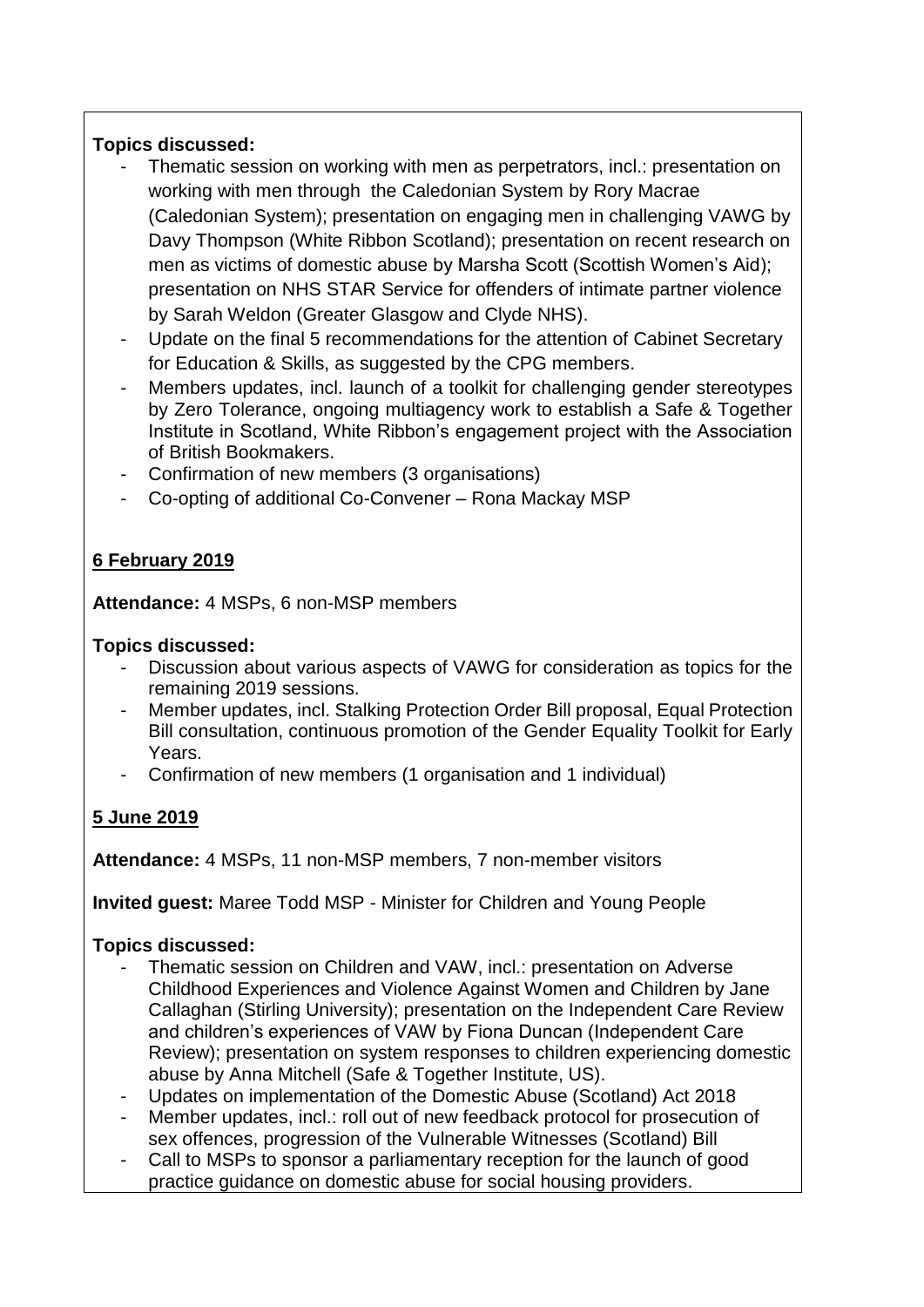## **18 September 2019 – AGM**

**Attendance:** 2 MSPs, 12 non-MSP members, 8 non-member visitors

## **AGM topics:**

Election of office bearers

## **Meeting topics discussed:**

- Thematic session on Policing of VAWG, incl.: presentation on policing of domestic abuse when children are involved by John Devaney (University of Edinburgh); presentation on children's experiences and recommendations of police responses by Susie Dalton (Scottish Women's Aid); presentation on best preventative approach to FGM by Samiha Ishan and Laila Ali (Saheliya); response from ACC MacDonald, DCI Forrester and DCS Boal (Police Scotland) to matters highlighted in the presentations
- Possible follow up actions from the thematic session
- Discussion on topic and format of December meeting during the 16 Days of Activism Against Gender-Based Violence
- Updates on implementation of the Domestic Abuse (Scotland) Act 2018
- Member updates, incl.: publication of the Initial Report of Survivor Reference Group by Rape Crisis Scotland; piloting delivery of the Caledonian System in a prison; results of the consultation on Stalking Protection Order Bill
- Confirmation of new members (3 organisations)

# **MSP MEMBERS OF THE GROUP**

Please provide names and party designation of all MSP members of the Group.

- Claire Baker MSP- Scottish Labour
- Claudia Beamish MSP- Scottish Labour
- Gil Paterson MSP- Scottish National Party
- James Dornan MSP- Scottish National Party
- Johann Lamont MSP- Scottish Labour
- John Finnie MSP- Scottish Green Party
- Rhoda Grant MSP- Scottish Labour
- Rona Mackay MSP Scottish National Party
- Sandra White MSP- Scottish National Party

### **NON-MSP MEMBERS OF THE GROUP**

For organisational members please provide only the name of the organisation, it is not necessary to provide the name(s) of individuals who may represent the organisation at meetings of the Group.

| Individuals | • Christine Gray<br>David Morran |  |
|-------------|----------------------------------|--|
|-------------|----------------------------------|--|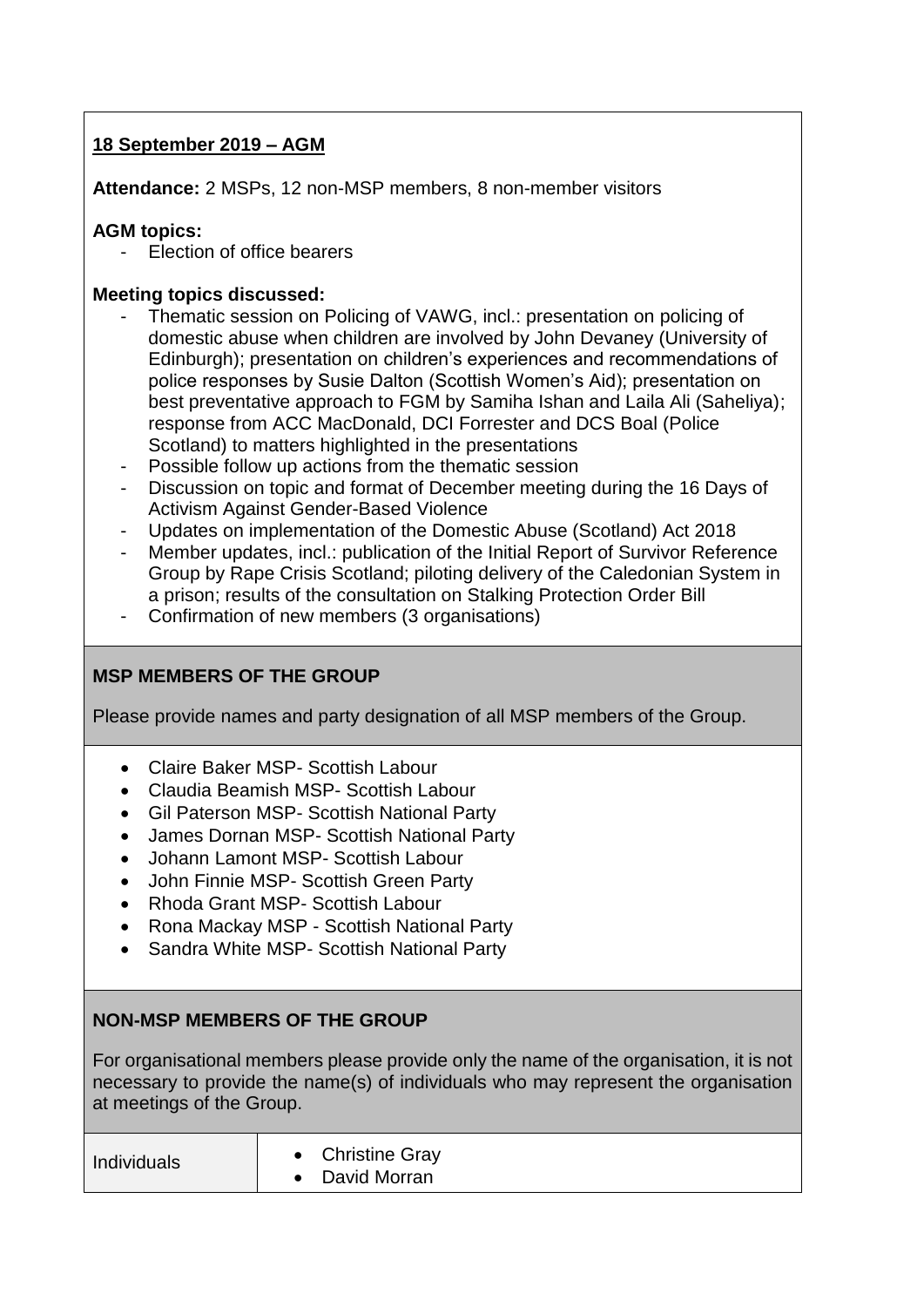|               | George Eckton<br>$\bullet$<br><b>Gillian Baker</b><br>Kallia Manoussaki<br>Kelly Johnson<br><b>Lily Greenan</b><br>$\bullet$<br>• Dr Melanie McCarry<br>Nancy Lombard<br>$\bullet$<br>Nikki Dillon<br>$\bullet$<br>• Paula Mitchell<br><b>Tammy Connell</b><br>$\bullet$                                                                                                                                                                                                                                                                                                                                                                                                                                                                                                                                                                                                                                                                                                                                                                                       |
|---------------|----------------------------------------------------------------------------------------------------------------------------------------------------------------------------------------------------------------------------------------------------------------------------------------------------------------------------------------------------------------------------------------------------------------------------------------------------------------------------------------------------------------------------------------------------------------------------------------------------------------------------------------------------------------------------------------------------------------------------------------------------------------------------------------------------------------------------------------------------------------------------------------------------------------------------------------------------------------------------------------------------------------------------------------------------------------|
| Organisations | Amina Muslim Women Resource Centre<br>$\bullet$<br><b>ASSIST</b><br>Barnardo's Scotland<br><b>Caledonian System</b><br>$\bullet$<br><b>Church of Scotland</b><br>$\bullet$<br>City of Edinburgh Council, Community Justice<br>$\bullet$<br>Clinical Psychology Division of the Forensic Mental<br>$\bullet$<br>Health and Learning Disability Service of Greater<br>Glasgow and Clyde NHS<br>Close the Gap<br>$\bullet$<br><b>COSLA</b><br>$\bullet$<br>Edinburgh Women's Aid<br>$\bullet$<br>The Empower Project Scotland<br>$\bullet$<br>Engender<br>$\bullet$<br><b>Girlguiding Scotland</b><br>$\bullet$<br>NHS Lanarkshire - EVA Services<br><b>NUS Scotland</b><br><b>Pilton Community Health Project</b><br>$\bullet$<br><b>Rape Crisis Scotland</b><br>Rape and Sexual Abuse Centre Perth & Kinross<br><b>Scottish Association of Social Workers</b><br>Scottish Women's Aid<br><b>SAY Women</b><br><b>Thriving Survivors</b><br>$\bullet$<br><b>Women's Support Project</b><br><b>White Ribbon Scotland</b><br><b>YWCA Scotland</b><br>Zero Tolerance |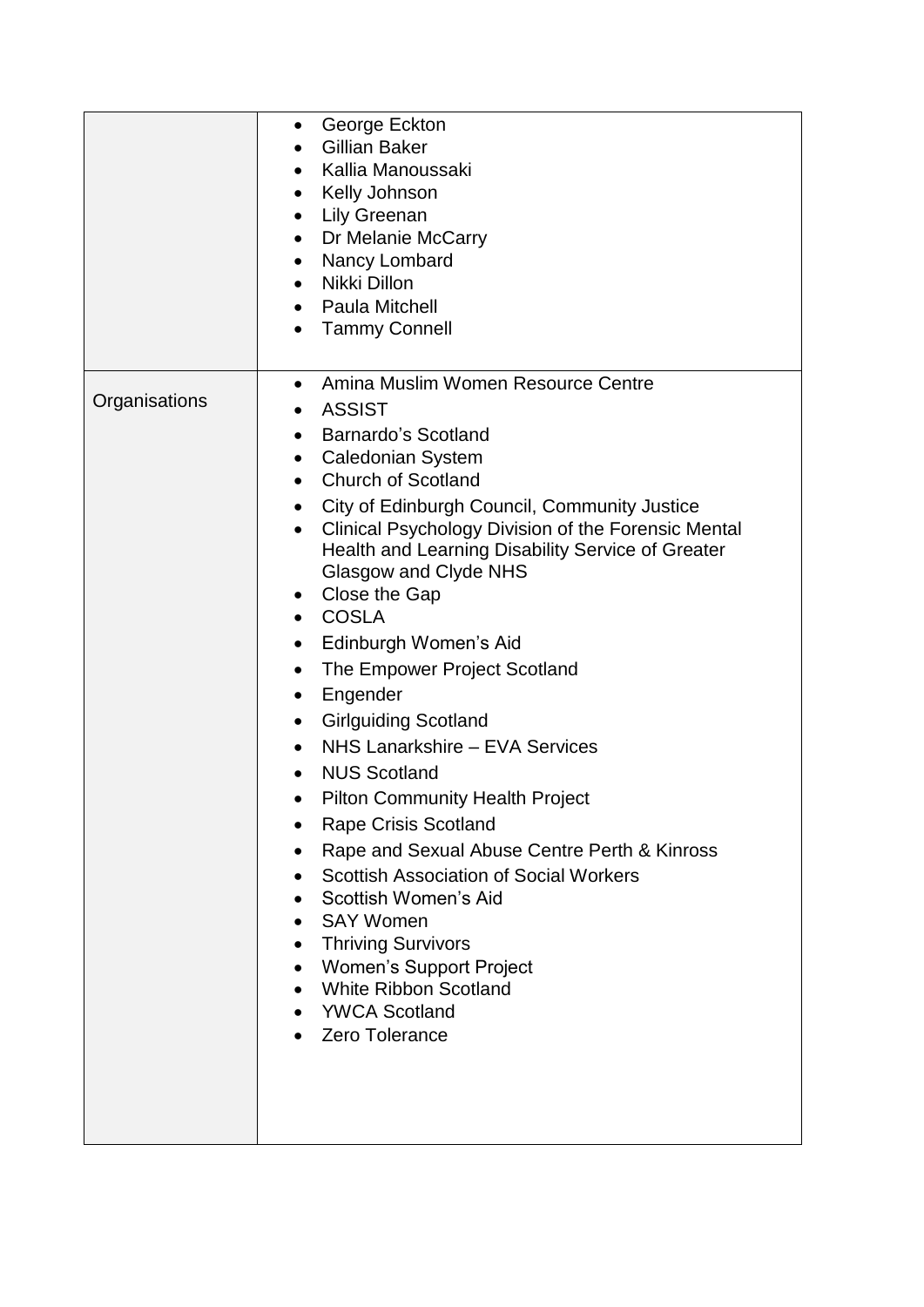# **GROUP OFFICE BEARERS**

Please provide names for all office bearers. The minimum requirement is that two of the office bearers are MSPs and one of these is Convener – beyond this it is a matter for the Group to decide upon the office bearers it wishes to have. It is permissible to have more than one individual elected to each office, for example, co-conveners or multiple deputy conveners.

| Convener               | Co-conveners: Claudia Beamish MSP & Rona Mackay MSP |
|------------------------|-----------------------------------------------------|
| <b>Deputy Convener</b> | n/a                                                 |
| Secretary              | Scottish Women's Aid                                |
| <b>Treasurer</b>       | none                                                |

# **FINANCIAL BENEFITS OR OTHER BENEFITS RECEIVED BY THE GROUP**

Please provide details of any financial or material benefit(s) received from a single source in a calendar year which has a value, either singly or cumulatively, of more than £500. This includes donations, gifts, hospitality or visits and material assistance such as secretariat support.

Details of material support should include the name of the individual providing support, the value of this support over the year, an estimate of the time spent providing this support and the name of the organisation that this individual is employed by / affiliated to in providing this support.

Groups should provide details of the date on which the benefit was received, the value of the benefit and a brief description of the benefit.

If the Group is not disclosing any financial information please tick the box to confirm that the Group has considered the support received, but concluded it totalled under the threshold for disclosure (£500).

Ania Kinross provided secretariat support to the CPG on behalf of Scottish Women's Aid (e.g. preparing and distributing meeting papers, liaison with members and invited speakers, taking minutes at the meeting etc.). The cost to the organisation, for an estimated 60 hours over the year, is assessed to be around £1000.

Scottish Women's Aid covered the costs of refreshments and venue at a cost of £290.80.

Total value of financial and material benefit provided by Scottish Women's Aid was £1290.80.